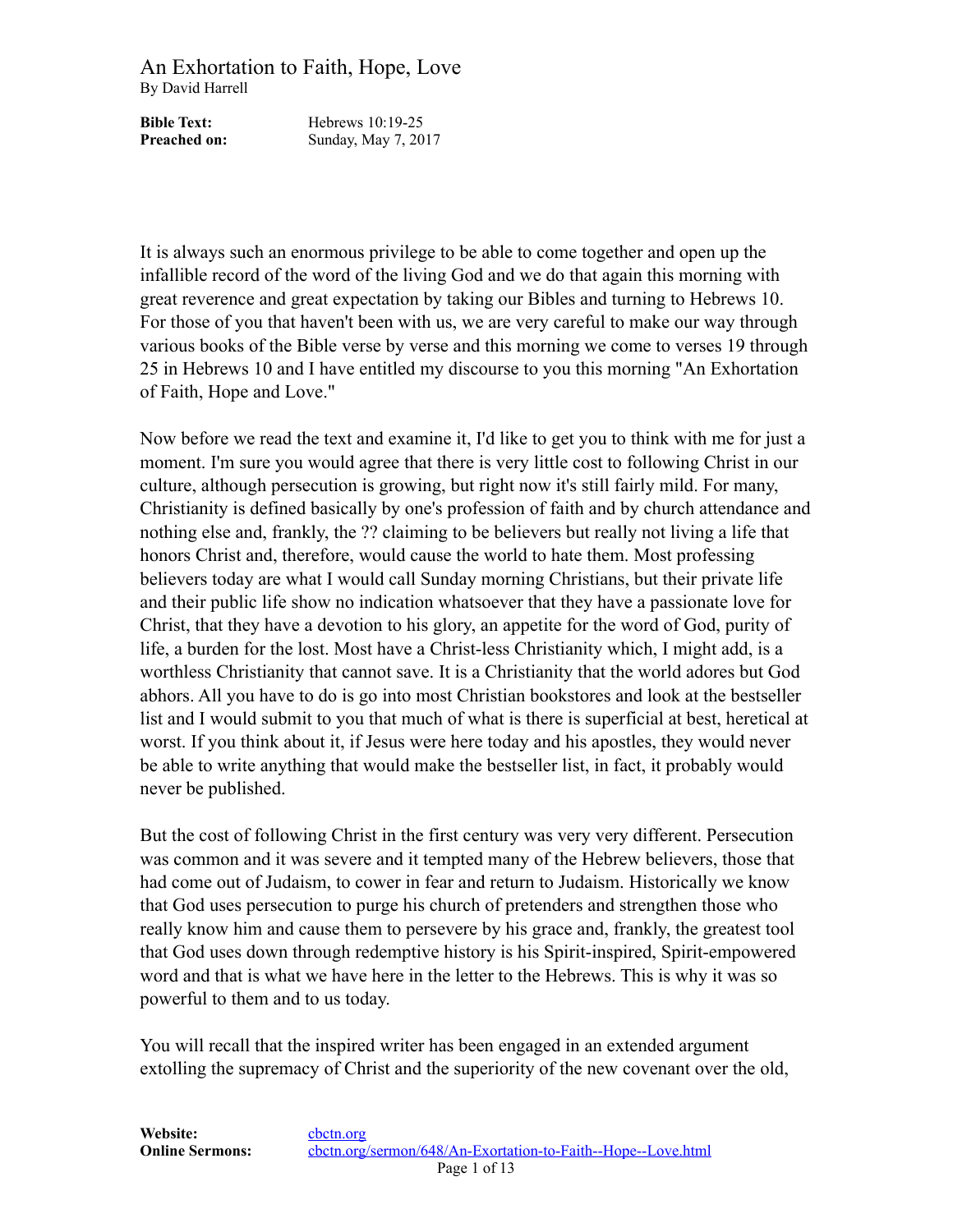| <b>Bible Text:</b>  | Hebrews $10:19-25$  |
|---------------------|---------------------|
| <b>Preached on:</b> | Sunday, May 7, 2017 |

crucial issues for these new Hebrew believers to understand and, frankly, crucial for us as well. But now he moves from exposition to exhortation, from explanation to practical application. For ten chapters he has extolled the sheer grandeur of God in the face of Christ. He has explained his role as prophet and as priest and as king, but now the Spirit shows those early believers and us as well how to live in light of all of this, how to respond to the surpassing glory of the Lord Jesus, the Son of God, who was the superior prophet and in these last days has spoken to us as we read in Hebrews 1. Here we learn about our Christian duty in response to God's great high priest, what he has done as our substitute; the one who gave his life as the final and perfect sacrifice to appease the just wrath of God that we rightly deserve; the one who has forever secured our redemption and cleansed our conscience from any fear of judgment. And here the Spirit of God sets forth the duty of the subjects of the King of kings, that King who patiently awaits that day when his enemies will be made a footstool for his feet.

Now, imagine what it would be like to live in those days, to come out of Judaism to hear about the Gospel, to come to a saving knowledge of Christ, and you look around and there are no other Christians. Imagine what that would be like. You live in your little village or maybe in a larger city, your family now thinks you're nuts, and you have nobody to talk to, really, about Christ. Very few people. Oh, the apostles or whoever brought you the Gospel, you would be able to talk with them some, but apart from that, I mean, there are no churches, there are no seminaries, there are no Bible schools because there is no Bible. You have some of the Old Testament writings, you have a few of the epistles that have been recorded but basically you have no Christian heritage. It's all new. And you really have no idea how to live out the Christian life. That's really foreign to us because we have so many of these resources and so much history.

The Jews certainly knew how to live out their Judaism according to the old covenant law, but now the new covenant has come along and replaced the old. God has written his law upon their heart, they now understand the Gospel of grace, but what does that mean practically? How then shall we live, is the question and this text begins to answer that question by exhorting them to faith, hope and love, and we see this great trilogy of Christian virtues throughout the New Testament record and the remaining three chapters of Hebrews will expound upon each of these characteristics of a new creature in Christ and all of this is now just being introduced in verses 19 through 25. We will discover that the theme of chapter 11 is the power of faith in Christ. Faith is the assurance of things hoped for, the conviction of things not seen. The theme of chapter 12 is the power of hope in Christ which enables us to run with endurance the race that is set before us, fixing our eyes on Jesus, the author and perfecter of faith. And the theme of chapter 13 is the power of – you guessed it – love in Christ. In fact, the very first verse of chapter 13 says, "Let love of the brethren continue," and he goes on to describe in very practical ways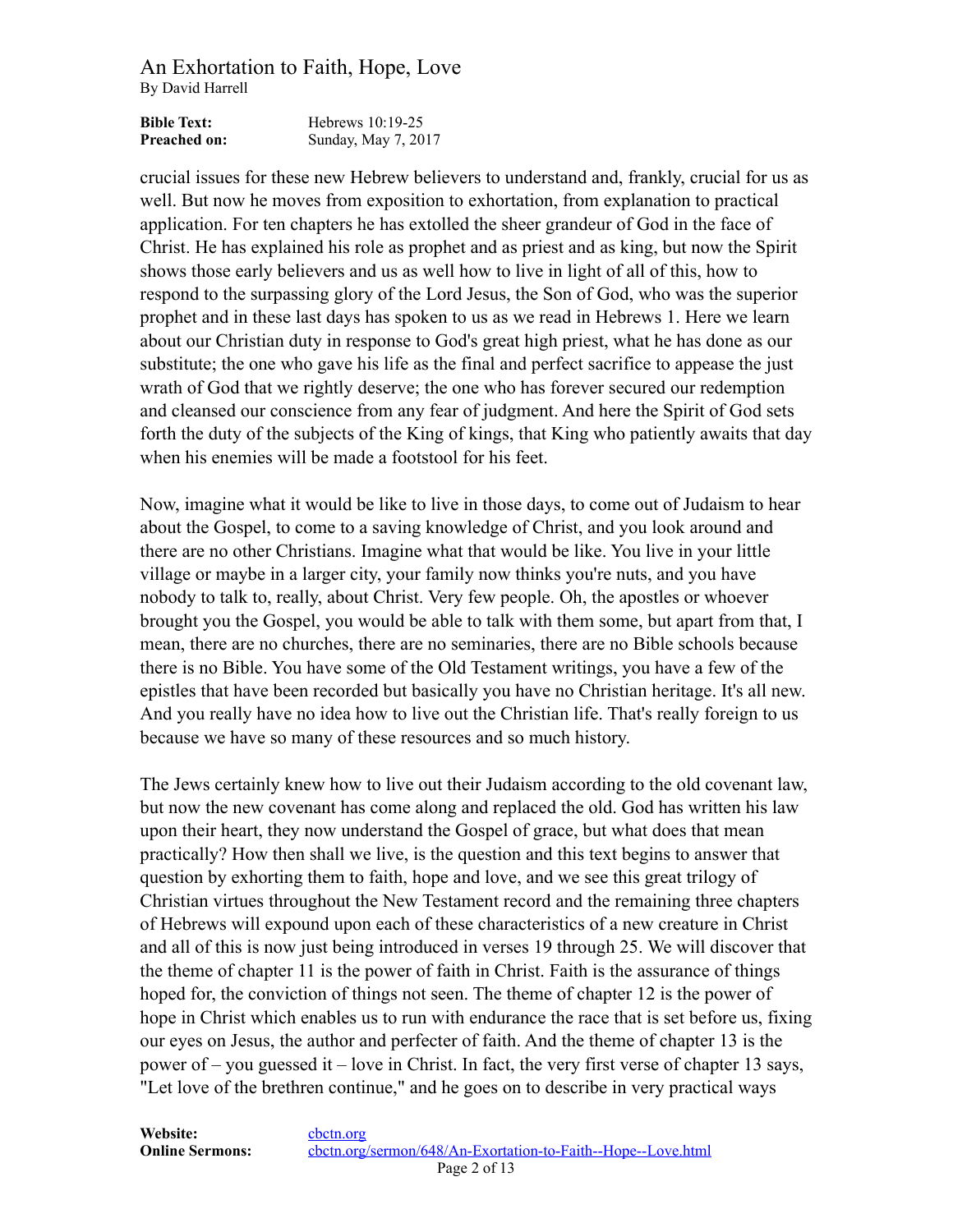| <b>Bible Text:</b>  | Hebrews $10:19-25$  |
|---------------------|---------------------|
| <b>Preached on:</b> | Sunday, May 7, 2017 |

what that looks like: showing hospitality to strangers; caring for the ill-treated; avoiding any love for money; being content with what you have and so forth. Now, while the seeds of faith, hope and love have been supernaturally planted in the heart of every true believer, you must understand that we must nevertheless nurture them in order for them to bear much fruit for the glory of God and for our everlasting joy, and by God's grace we will learn more of how to do that this morning.

Now with that introduction, let's look at the verses. Notice Hebrews 10, beginning in verse 19.

19 Therefore, brethren, since we have confidence to enter the holy place by the blood of Jesus, 20 by a new and living way which He inaugurated for us through the veil, that is, His flesh, 21 and since we have a great priest over the house of God, 22 let us draw near with a sincere heart in full assurance of faith, having our hearts sprinkled clean from an evil conscience and our bodies washed with pure water. 23 Let us hold fast the confession of our hope without wavering, for He who promised is faithful; 24 and let us consider how to stimulate one another to love and good deeds, 25 not forsaking our own assembling together, as is the habit of some, but encouraging one another; and all the more as you see the day drawing near.

Often when a nurse is about to give me a shot, she will say, "Now this might sting a little bit." Have you ever heard them say that? Beloved, what you're going to hear today might sting a little bit. It has stung me all week long, now it's your turn so brace yourself. Better yet, humble yourself and enjoy the loving truths that our heavenly Father wants us to understand.

I want you to notice first in verses 19 through 21 how this Spirit-inspired writer establishes the basis for our faith, hope and love. Notice what he says, verse 19, "Therefore, brethren, since we have confidence to enter the holy place by the blood of Jesus," in other words, in view of the finished work of Christ as our substitute, knowing that we are forever united with him, we are hidden in him, we are clothed in his righteousness, since this is true, we have confidence. The term literally can be translated "we have freedom of speech or complete freedom." Now, you must understand this is more than an exhilarating boldness grounded in the reality that our sins have been forgiven and we are now justified, but it carries the idea of the right to enter or the complete freedom, or you might say the authorization that we now have.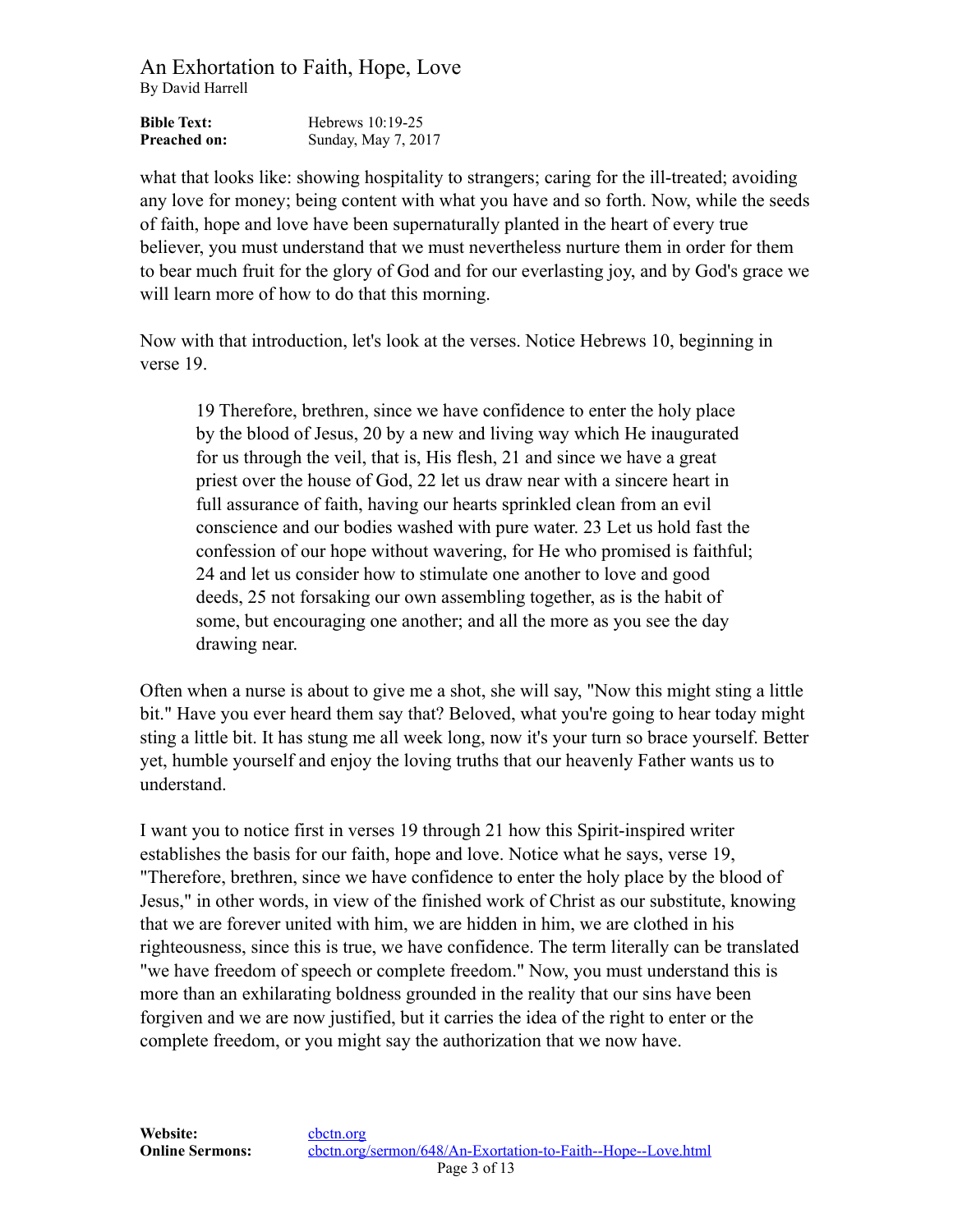| <b>Bible Text:</b>  | Hebrews $10:19-25$  |
|---------------------|---------------------|
| <b>Preached on:</b> | Sunday, May 7, 2017 |

"We have confidence to enter the holy place by the blood of Jesus ," and of course, the holy place was that part of the sanctuary in the tabernacle and later on the temple, that symbolized the presence of God. So now because of what Christ has done, we can enter into the presence of God.

Verse 20, "by a new and living way." Now mind you, this was a way that had never been known before by the Jewish people who longed to be in the presence of God. A new and living way because we are now united to a living Christ and we're now commanded, therefore, to present our bodies a living and a holy sacrifice that is acceptable to God. A new and living way because Jesus said, "I am the way. I am the truth. I am the life. No man comes to the Father but through me." It's amazing, isn't it? We have eternal life because of Jesus' death.

We have "a new and living way which He inaugurated for us through the veil, that is, His flesh." Now, all of this imagery was very clear to the ancient Hebrew people. There was a veil in the tabernacle, there was a veil in the temple. It separated the people from the holiest place, preventing sinful man from entering into the presence of a holy God, and so too, what we see here is the physical veil of Jesus' flesh prevented man from seeing his glory and entering into the presence of his glory, but when his flesh was torn asunder upon the cross, suddenly all of that changed. That barrier was removed and because of Christ now, sinners have access into the presence of God, and of course, all of that was symbolized by the veil of the temple that was torn asunder when Christ was crucified.

So since we have all of this, we have confidence to enter the holy place by the blood of Jesus, by a new and living way, and verse 21, "since we have a great priest over the house of God." And of course, this refers to Christ Jesus, the one who has entered as a forerunner for us, chapter 6, verse 20; the one who has now sat down at the right hand of the majesty on high, remember chapter 1, verse 3; the mediator of a new covenant, chapter 9, verse 15. He is the one as our great high priest who ever lives to make intercession for us. So what the writer is saying here by way of introduction, "Since all of these things are true, let us do three things pertaining to faith, hope and love." First of all, let us draw near in full assurance of faith. And folks, this is our duty to God. Secondly, let us hold fast our confession of hope which is our duty to unbelievers. And finally, let us stimulate one another to love which is our duty to fellow believers. So because we are united to Christ, we have the power to be able to do these things. Apart from him we can do none of them so let's understand what the Spirit has to say here.

First of all under the heading: he wants us to draw near in full assurance of faith, notice verse 22, "let us draw near with a sincere heart in full assurance of faith, having our hearts sprinkled clean from an evil conscience and our bodies washed with pure water."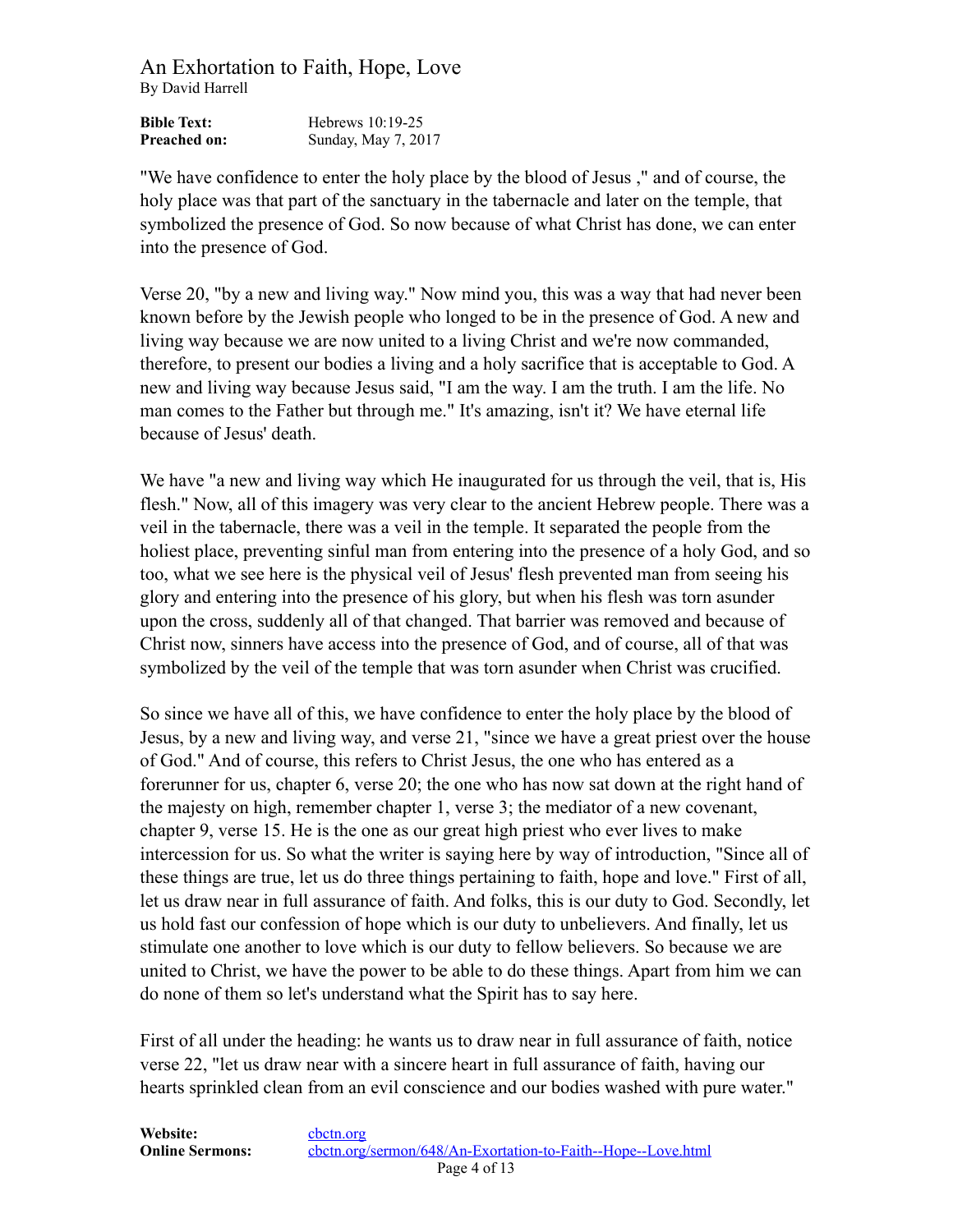| <b>Bible Text:</b>  | Hebrews $10:19-25$  |
|---------------------|---------------------|
| <b>Preached on:</b> | Sunday, May 7, 2017 |

Now, here the writer uses familiar imagery. He reaches back into the sacrificial ceremonies that the Hebrew people were familiar with, all of the ritual washings that the priests were constantly doing, the endless cleansing of the sacred vessels, the constant sprinkling of the blood that symbolized the external and the temporary covering of sin but could never accomplish a permanent cleansing of sin.

Now under the old covenant, many Jewish people drew near to God with a sincere heart. They had a genuine heart. That's what the term "sincere" means, a genuine heart. They were seeking fellowship with God. They had a heart that was without hypocrisy. Now obviously, many of them did not but many of them did. But it was hard for them to do that under the old covenant in full assurance of faith until they were given the gift of faith in Christ, Ephesians 2:8. Only then could they enjoy that inward permanent cleansing of the heart. Only then could they enjoy the purification of an accusing conscience that somehow fears divine retribution. Only then would they be able to benefit from the cleansing of the body that was polluted with sin. And folks, I might add this is such a practical doctrine, a truth that we should wear as our great shield. Think about it: have you ever determined in your heart to draw near to God, maybe in prayer, or to find some private place, kind of sneak away with the word or a devotional study or whatever and spend time with the Lord? Or maybe to draw near to him by serving him in some maybe obscure way, some special way? And then suddenly as your heart begins to move in that direction, as if somebody is watching, you are flooded with interruptions and distractions? You're all smiling. Yeah, you know what that's like, and many of those things are external. That's why you're kidding yourself if you go to do something like this with your cellphone. Bury that thing for an hour, alright? But the most troublesome of the distractions come from an accusing conscience. It's as if something within us says, "Huh, who are you? You really think God is impressed with you? I mean, look at what you've done. Who are you to serve him? Seriously? Do you really think God wants anything to do with you?" I've talked with many people who struggle with that.

Dear friends, it's as though there are two vicious lions that stand guard at the threshold of God's presence. One is our flesh that is easily attracted and even obsessed with things that are eternally inconsequential. Our flesh will deceive us into believing a thousand lies. And then the other lion is Satan, the accuser of the brethren, the slanderer who can ?? a thousand voices to testify against us. And both of these enemies, you might say, stand ready to prevent our access to God, pointing out all of our private sins, all of our public sins, all of our weaknesses, all of our failures, accusing memories that suddenly flood the mind and the heart and shake our confidence. We begin to hear those mocking voices that never stop condemning. Many times I have sat across from a person and heard them say, "Oh, how could God love a person like me? How could he ever want anything to do with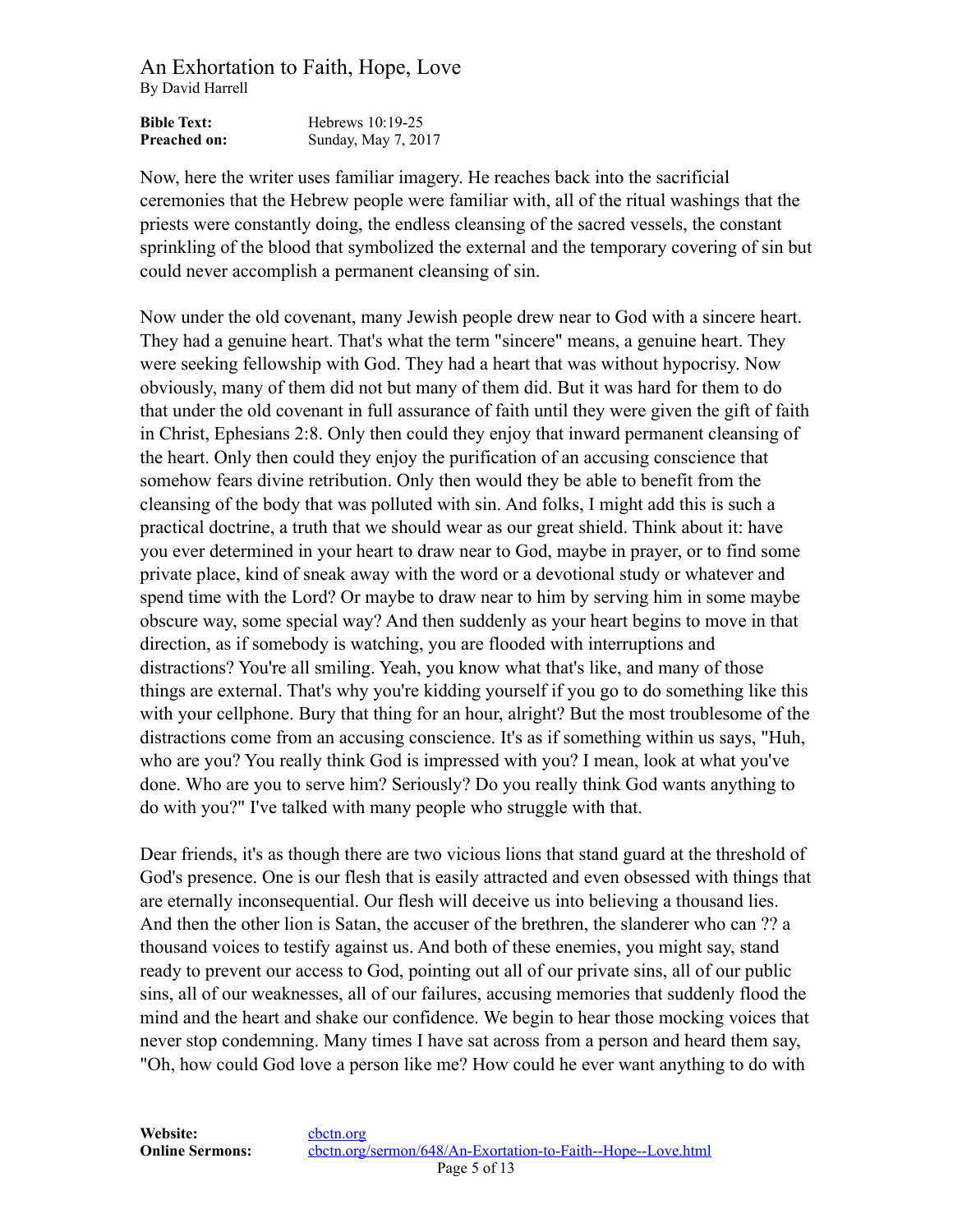| <b>Bible Text:</b>  | Hebrews $10:19-25$  |
|---------------------|---------------------|
| <b>Preached on:</b> | Sunday, May 7, 2017 |

me?" Dear friend, if that is you, please know that you are never closer to grace than when you are quite certain you should never have it.

Moreover, we must never approach God in the confidence of our flesh, but we do so as the text says here, in full assurance of faith. You see, we rest completely upon what Christ has done, not what we have done either good or bad. Beloved, our confidence is in one thing and one thing alone: the finished work of the Lord Jesus Christ. So he's saying here that we have this great privilege, we have this great duty to draw near to God with a sincere heart in full assurance of faith. We know that the blood of Christ has cleansed the heart and the body once for all. We know that he has purified our, shall we say our material as well as immaterial nature so that we can be consecrated to God, so that we can be set apart unto him. Dear Christian, what a marvelous privilege this is. We should never take it for granted.

And this must have been an utterly astounding concept to those early Jewish believers. They had never heard of such a thing. The unapproachable Yahweh that once thundered from Sinai now summons from Zion. Because of Christ, we have access into his glorious presence and he not only asks us to come, he commands us to come. He no longer commands us to stay back lest you die. Isn't it amazing to know that God has saved us so that we might have fellowship with him and he with us? So that he might restore what was lost in the garden. Oh child of God, you must understand what Christ has done and based upon what he has done, understand what he would have you do and what he would have you do is learn to draw near to him with a sincere heart in full assurance of faith. Draw near to him in private worship. Draw near to him in public worship. Draw near to him in holy living. Draw near to him by longing to hear his voice through his written word. Draw near to him by serving him in his body, the church. And draw near to him by drawing near to his people in Christian love and fellowship.

And what a heartbreak to hear of folks who claim Christ as Savior but they have no desire to draw near to him in any of these ways. Oh it's typical, especially in our culture. You draw near to him on Sunday, especially that's what you do here in the South, right? That's what we do. And even then our worship can be a mockery because we're not doing it with a sincere heart. A sincere heart meaning a genuine devotion to living for his glory and enjoying intimate fellowship with him. Instead it's easy for people to live in a fool's paradise, a parallel universe of religious hypocrisy where their Christian life is a sham. They are nothing more than hollow pretenders, an abomination to an all-knowing God. I know a number of these kind of people personally. Some of them have been a part of this church. Some of them still are.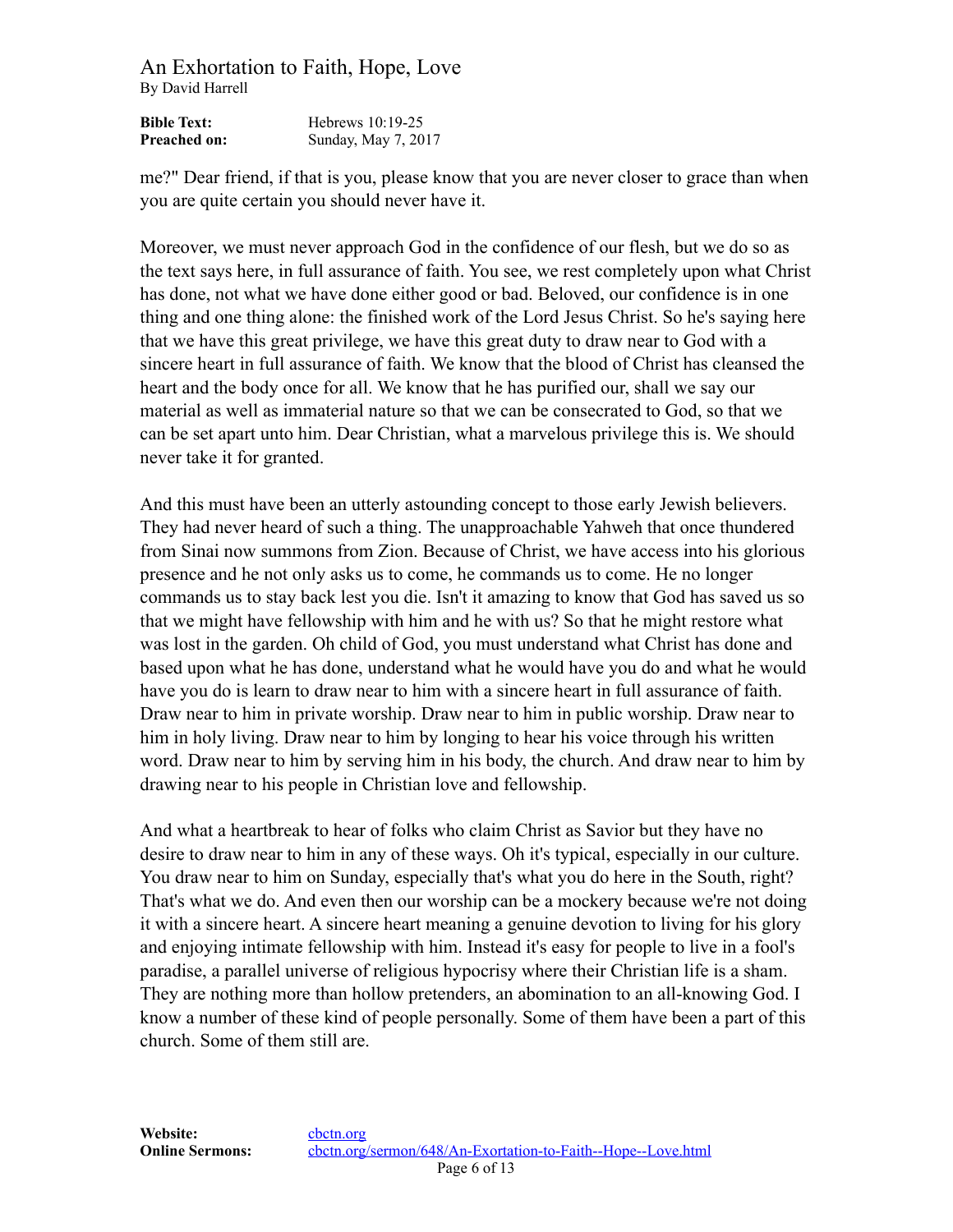| <b>Bible Text:</b>  | Hebrews $10:19-25$  |
|---------------------|---------------------|
| <b>Preached on:</b> | Sunday, May 7, 2017 |

It's so easy to project an image of piety but know nothing of the reality. Husbands who sing hymns on Sunday and abuse their wives on the way home. Wives who nod their heads in agreement with the sermon and then wag their tongues in slander at lunch. Professing believers addicted to alcohol and drugs and immorality, obsessed with the idol of social media, clearly in love with the world and the things of the world which proves that the love of the Father is not in them.

My friend, if this describes you, make no mistake, truth and time walk hand-in-hand. The word of God says, "Be not deceived. God is not mocked. Whatever a man sows, that will he also reap." You see, friends, inward sin is like a worm that eats away at the apple's core until it is ruined. Know this: God hates hypocrisy and eventually inward sin will become your outward shame. Hypocrisy has always been the great scourge of the church. In fact, Jesus said in Matthew 7 that most people who call him Lord will never enter into the kingdom because of self-deception. You're familiar with that text. The only ones who will are those who do the will of the Father. You see, it is inward obedience that validates genuine saving faith, not outward reputation.

So, folks, hear what God is saying here. Because of the astounding privilege that we now have to confidently enter into the presence of God the Father because of what Christ has done, it is the believer's cheerful desire as well as his duty to draw near to him with a sincere heart in full assurance of faith. To draw near to him privately and even publicly as we're doing here. Why? Because we long for fellowship with the living God. Because we long to worship him. We long to hear from him. We long to be more conformed to the likeness of our precious Savior.

So our duty to God is to draw near in full assurance of faith but, secondly, to hold fast our confession of hope and, frankly, this is our duty to unbelievers. Notice verse 23, "Let us hold fast the confession of our hope without wavering, for He who promised is faithful." Folks, aren't you thankful that we have a confession of hope? Aren't you thankful that you have that all because of the Gospel of Christ? You realize this is something the world doesn't have. The world doesn't have any hope. Why do you think drugs are such an epidemic in our culture? Why do you think they keep building more and more malls? Why do you think people are addicted to entertainment? It's because they have no hope in anything else. They're trying to find life.

And here the writer is urging believers to firmly lay hold of the hope they profess; to never loosen their grip on the promises of God, especially in times of trouble. I want you to notice what he says here: we must hold fast this confession of hope, he says, "without wavering." The term means "without vacillating; without equivocating; without waffling; without changing your mind." This was so important for those Hebrew believers that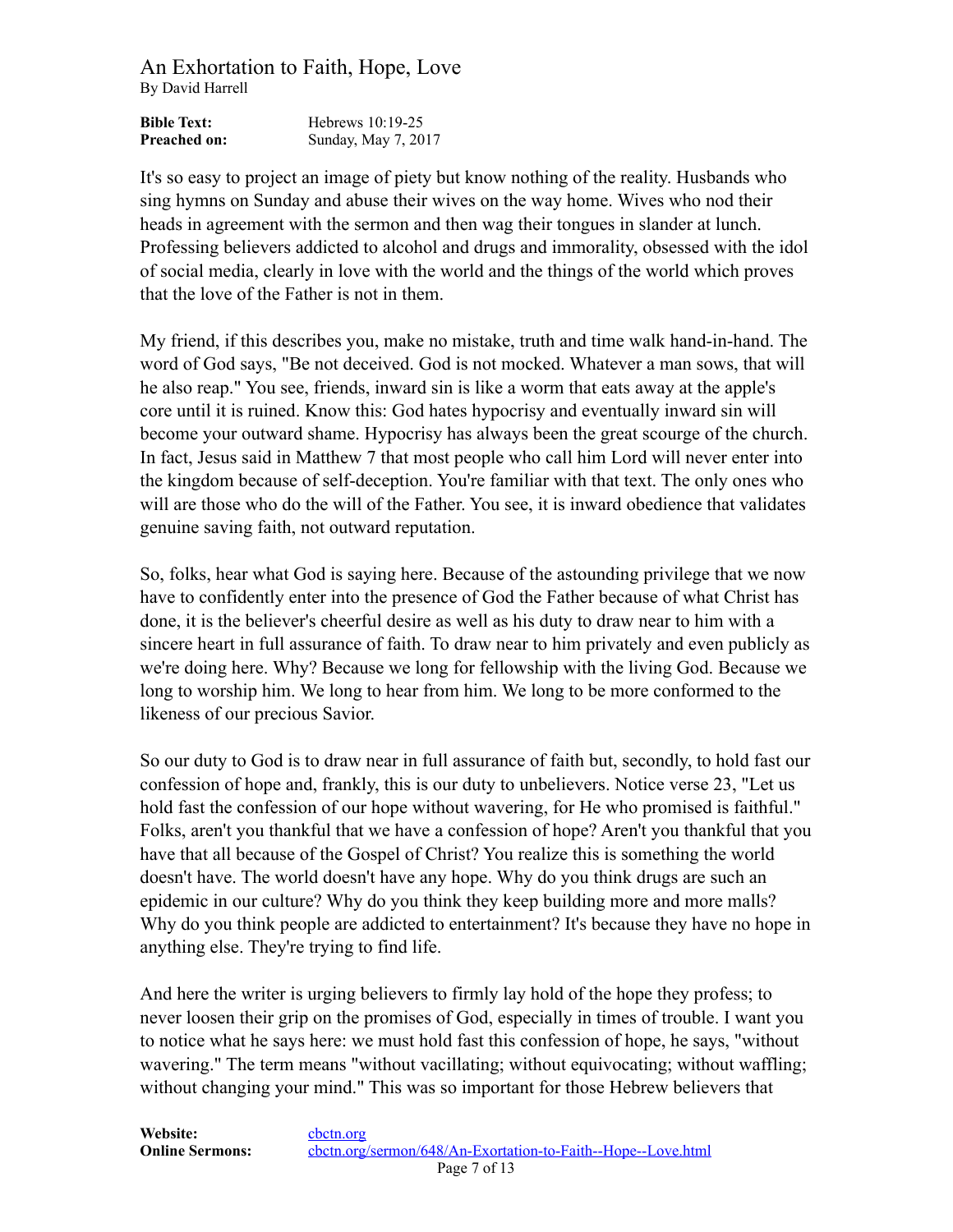| <b>Bible Text:</b>  | Hebrews $10:19-25$  |
|---------------------|---------------------|
| <b>Preached on:</b> | Sunday, May 7, 2017 |

were being hammered by their friends and family to abandon the Jesus of Nazareth cult and to come back to Judaism.

He says he wants us to "hold fast." This was a phrase the ancients used in various contexts. It carries the idea of remaining secure or intact, but it was also, interestingly enough, a very technical nautical term for "to make for, or to steer towards so as to land at a specific safe harbor." In fact, the writer of Hebrews used the same phrase in Hebrews 3:14. There he says, "For we have become partakers of Christ, if we hold fast," in other words, if we remain whole-heartedly committed to, "the beginning of our assurance firm until the end," and there we have a call to self-examination, of watchfulness. We are joint partakers of an intimate personal fellowship with Christ and co-heirs with him in the possessions and the blessings of the kingdom of God if we hold fast, he says, the beginning of our assurance. And what is that? What is that assurance? It's that confidence, hypostasis in the original language. It described in other contexts the assurance that a property owner owned a particular piece of property that they possessed because they had the deed to the land. That's the idea. So spiritually a true believe is to remain absolutely confident that he has the title deed to heaven and all of the blessings of his inheritance because he is in Christ. Because he is united to Christ, he belongs to Christ because he has been given eternal life. So true believers will remain steadfast in their faith which were indeed the beginning of their assurance, and they will end their Christian life in the same way they began, with an unwavering belief that they were saved by grace alone, through faith alone, in Christ alone like the Apostle Paul who you will recall said in Philippians 1:6, "I am confident of," what? "I am confident of this very thing, that He who began a good work in me will perfect it until the day of Christ Jesus." In fact, in Luke 8:15 Jesus described true believers as "the ones who have heard the word in an honest and good heart and hold fast and bear fruit with perseverance."

So back to verse 23 of Hebrews 10, "Let us hold fast the confession of our hope without wavering, for He who promised is faithful." I think we would all agree that it is so easy for us to loosen our grip on our confession of hope and to end up wavering. And again, this was the great danger of the Hebrew Christian and what a sad testimony that is to a watching world that has no hope, to watch those who claim to be the undeserved recipients of saving and transforming grace, to watch those people gradually let go of the steering wheel and allow their ship to go wherever the wind takes them.

Don't you love to spend time around believers that know what it is to hold fast without wavering? My, what a joy that is to hear their confession of hope in Christ, to hear their stories, to see their steadfastness of love and purpose, their determination. Folks, that's what the world needs. It doesn't need our self-promoting selfies on Facebook. It doesn't need our contextualized Christianity so that those who are at enmity with Christ can think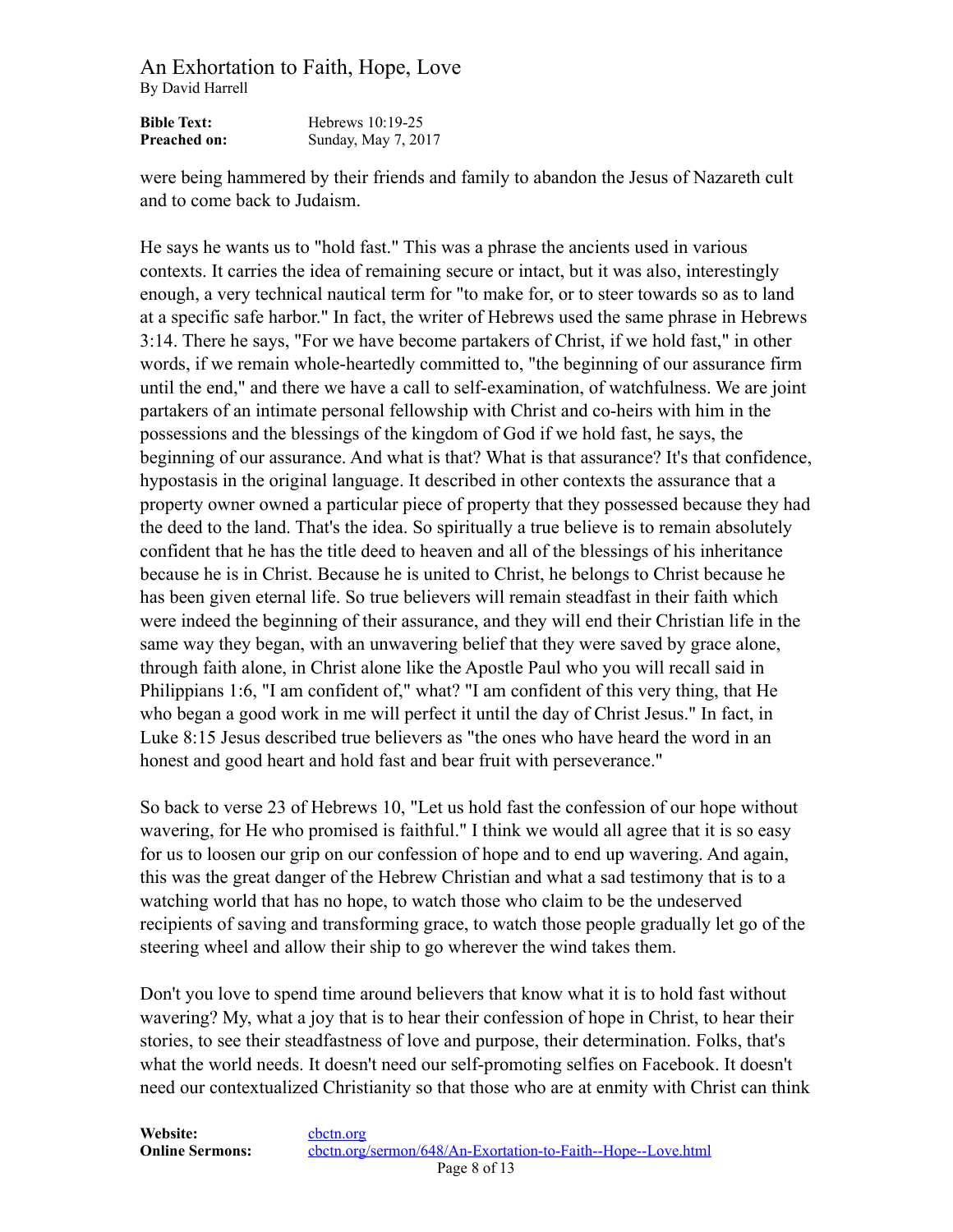| <b>Bible Text:</b>  | Hebrews $10:19-25$  |
|---------------------|---------------------|
| <b>Preached on:</b> | Sunday, May 7, 2017 |

he's cool. The world does not need another Christ-less Christian that is stoned out of his mind pretending to love Jesus. It doesn't need another pusillanimous pastor with skinny jeans trying to warm fuzzy people into the kingdom with a sanitized, politically correct Gospel that does not save. Dear friends, what the world without hope needs is to see godly mean and women with a resolute, determined, steadfast commitment to hold fast the confession of their hope without wavering. Folks, this is our duty to unbelievers, even if it takes us to a cross. This is the fire in the furnace of evangelism.

And notice the last part of verse 23, he says, "for He who promised is faithful." You see, a believer who holds fast his confession of hope without wavering is thoroughly convinced that God is faithful to do all that he has promised. As Paul said in 1 Thessalonians 5:24, "Faithful is He who calls you and He also will bring it to pass."

So because of all that Christ has done, it is our duty before God to draw near to him in full assurance of faith, it is our duty before unbelievers to hold fast our confession of hope and then, thirdly, it is our duty to believers to stimulate one another to love and this will be the inevitable fruit of those who are faithful in the first two duties, but you will not see this in the lives of those who are not faithful to the first two. Notice verse 24 and 25, "and let us consider how to stimulate one another to love and good deeds, not forsaking our own assembling together, as is the habit of some, but encouraging one another; and all the more as you see the day drawing near." Folks, this is an admonition to what we would call intentional fellowship.

Now especially in our culture which tends to be very superficial even in the ranks of Christendom, we are very skilled at hello-ship but we are woefully inadequate and negligent in real fellowship and that's what the Spirit is exhorting us to do here, intentional one-anothering. It's easy to come to church, for example, and we grip and grin and we bump and run, but we don't consider how to stimulate one another to love and good deeds.

I want you to notice this word "consider," verse 24, "and let us consider." It means "to carefully think about; to look attentively at something very important; to direct one's whole mind and energy in focusing on a particular object." And what is that? How to stimulate, in other words, how to spur on, how to motivate, how to animate, how to excite another brother or sister in Christ to love and good deeds. This was absolutely foreign to the early Hebrews. You see, they were accustomed to dutifully fulfilling the requirements of the law to somehow, hopefully, make themselves acceptable to God, and it's easy in that kind of a system to become very self-focused, even self-righteous, but to become self-absorbed and self-centered rather than being selfless which is at the very heart of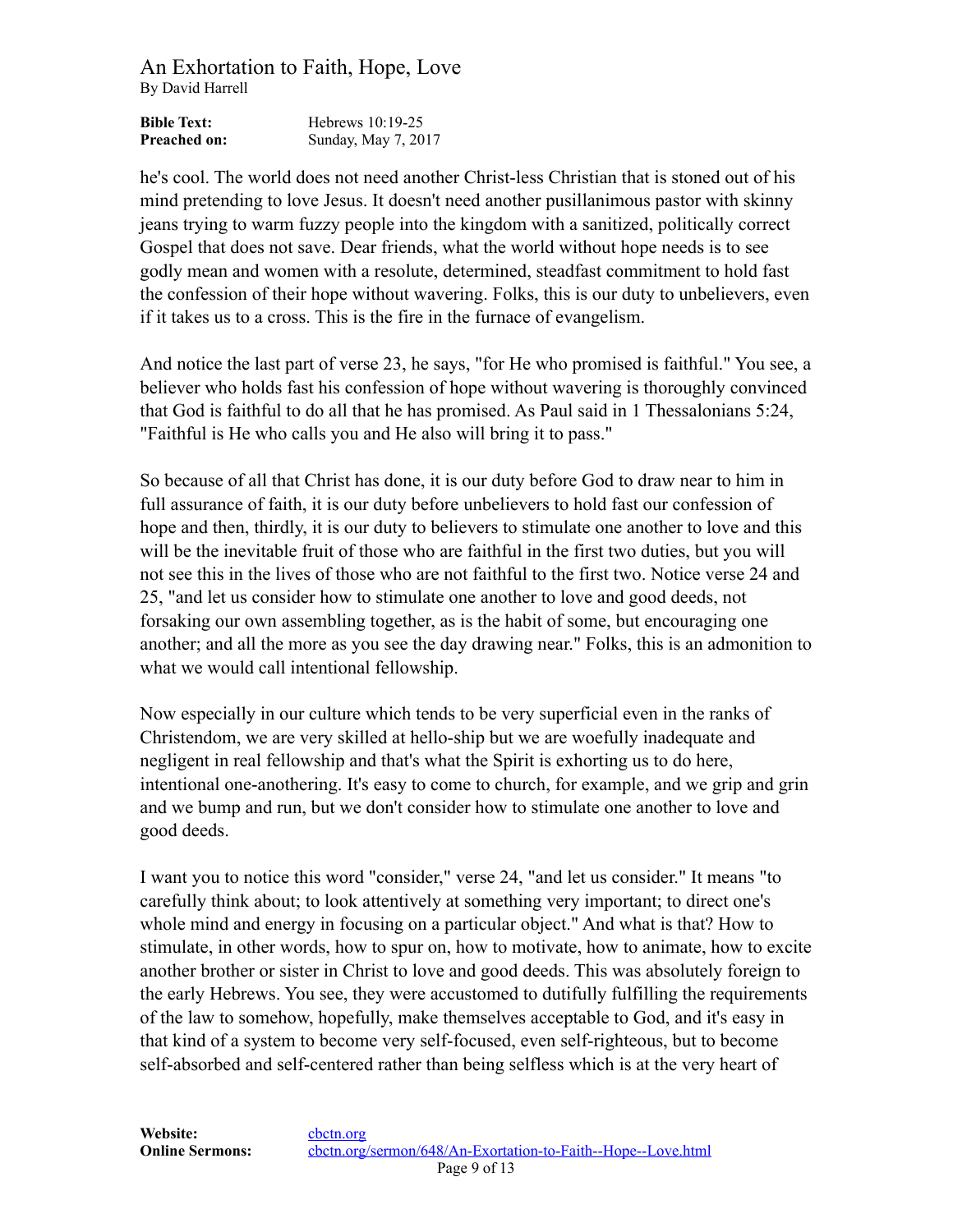| <b>Bible Text:</b>  | Hebrews $10:19-25$  |
|---------------------|---------------------|
| <b>Preached on:</b> | Sunday, May 7, 2017 |

what it means to love and to serve others. And we can all get caught in the same snare and I would submit to you that many times we are. I have been. I can be. So can you.

Might I ask you: how often do you take time to prayerfully and carefully consider how to motivate a friend or a family member to love and good deeds? How often do you do that? Of course the very best way to do this is to model it in your own life. Isn't it interesting when we love and serve others, it's really contagious, isn't it? It gets people stirred up. It gets them stimulated to do the same. And we all tend to be so negligent in this area of Christian living and this was so important to happen to those beleaguered Hebrew Christians that were suffering in some significant ways.

I can think back in my life and I'm sure you can too, when certain people that I loved and respected made a special effort to come to me and talk to me and encourage me to press on in some important direction in my spiritual journey. Isn't it a blessing when somebody does that and you see that they've actually been thinking about you and praying for you and carefully considering how to stimulate you to love and good deeds? That's what this is all about.

But will you notice what is required for this to be effective in verse 25, "not forsaking our own assembling together, as is the habit of some." Dear folks, you will never be able to do what this text is asking you to do unless you assemble with other believers. We have got to congregate. We have to come together. And I want you to understand that this is a very clear command, it is not a suggestion. We are not to forsake our own assembling together. We're not to live in isolation. We should never be – and, boy, I'm going to date myself here – a Lone Ranger Christian. Some of you will remember the Lone Ranger and Tonto and that's how a lot of believers live, kind of in isolation. You see, some of those early saints feared persecution so they would isolate themselves from other believers, avoid being seen with other Christians. But you know, this admonition goes beyond the mere assembling together on the first day of the week in public worship, it is broadened to include the importance of other gatherings, of intentional times of fellowship of oneanothering. In fact, fellowship is basically the intentional sharing of life and ministry and purpose.

That's why I like the name that somebody came up with, the wifi groups that we have here at church: weekly intentional fellowship interaction. That's right. I should have checked that out. That's such a great name because, dear friends, we all need this. That's what this text is talking about. We need each other. God has wired us for fellowship. We're all cells in this mystical, glorious organism called the body of Christ and we cannot function apart from one another.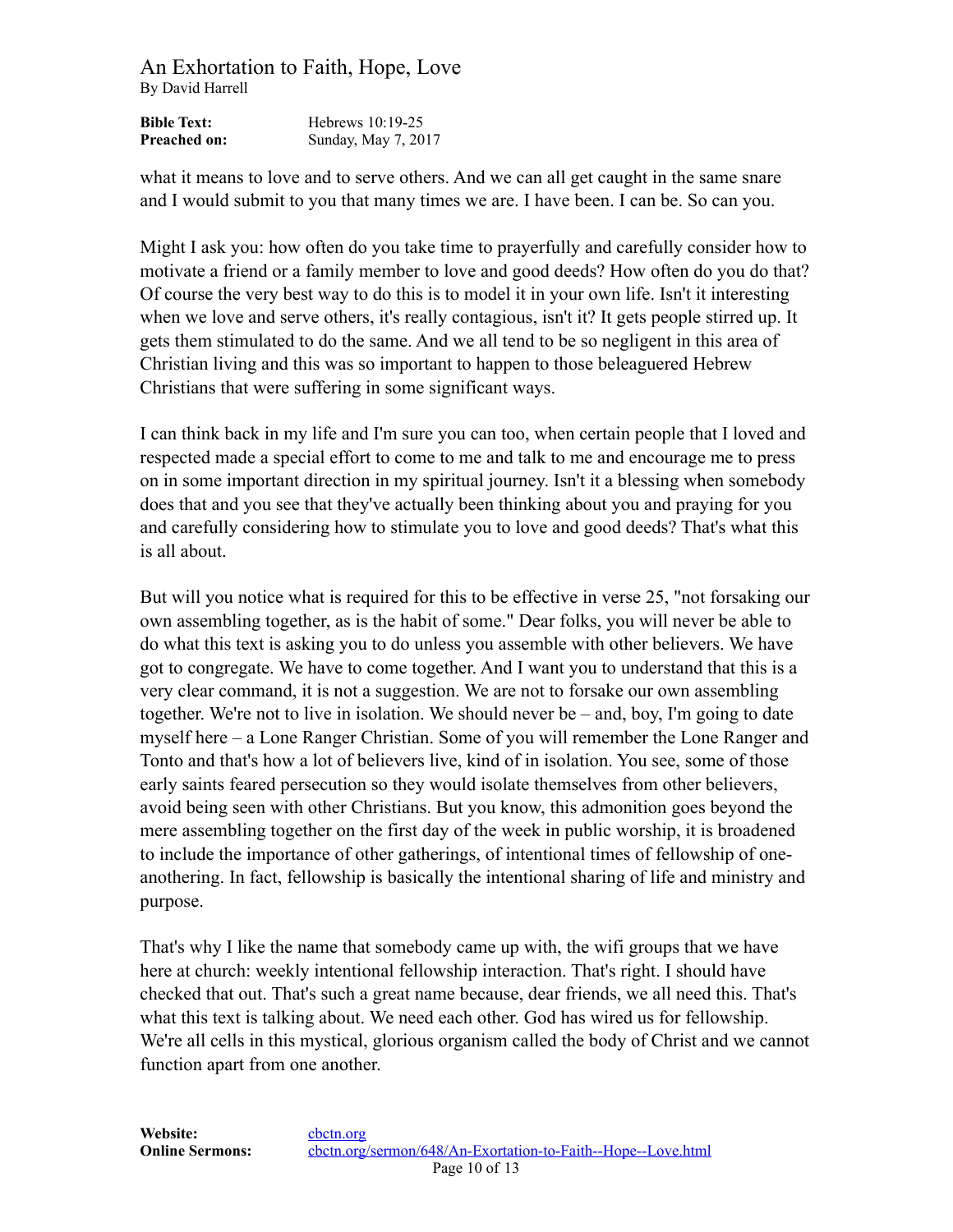| <b>Bible Text:</b>  | Hebrews $10:19-25$  |
|---------------------|---------------------|
| <b>Preached on:</b> | Sunday, May 7, 2017 |

I love to come together with God's people, even if it's just one or two people. You know, there is something mysteriously wonderful that occurs when you gather together with those of like precious faith, when you spend time with your church family, your brothers and sisters in Christ, the Lord's people. Suddenly we are surrounded with a multiplicity of spiritual gifts that are working together synergistically in some supernatural way to put the glory of Christ on display and I can feel it. I can sense it. I grow by it. I thrive on it. And if that's not true of you, there is something terribly wrong with your faith.

What profound happiness the Lord is encouraging us to participate in here, the oneness of life in ministry. And when I spend time with unbelievers that are in love with the world, I experience something very different. Oh, I can have fun. I can have some measure of happiness in some superficial way, but I can't experience anywhere near the level of soulsatisfying joy that I experience when I'm around my brothers and sisters in Christ.

One of the things that I do occasionally to get away and kind of let my mind clear is I like to shoot, especially sporting clays, and from time to time I'm put on teams of strangers and, by the way, this is one of the great ways I have of being salt and light, and many times I'm put on teams with other people that know nothing of Christ and it's always funny how the language changes as soon as they find out I'm a pastor. You know how that goes. In fact, usually I'm kind of like the skunk that enters the room. You know, everybody just kind of clears away. And you know, I can enjoy my time with them, but dear friends, I never feel as though I belong. It's not like being a part of my family, my spiritual family. Moreover, I'm so burdened for their souls I feel uncomfortable being around them for long.

But not so when we have fellowship with another believer, with other believers. Beloved, think of this: in light of everything that God has done to save us, to give us access into his presence, to give us eternal life, is it asking too much for us to commit ourselves to considering how to stimulate one another to love and good deeds? Shouldn't this be the joy of our heart, the delight of our souls, and expression of a heart that is overflowing with love for God and for one another? And shouldn't this be just a welcome natural duty to one another?

Notice again, verse 25, "not forsaking our own assembling together, as is the habit of some, but encouraging one another." Literally it means urging. Urging one another. Coming alongside another believer. In light of the blessed hope and the promises of God and all of the blessings that are ours in Christ, coming alongside them. And he says, "all the more as you see the day drawing near." For into the day of judgment upon the world which verses 26 and 27 go on to address.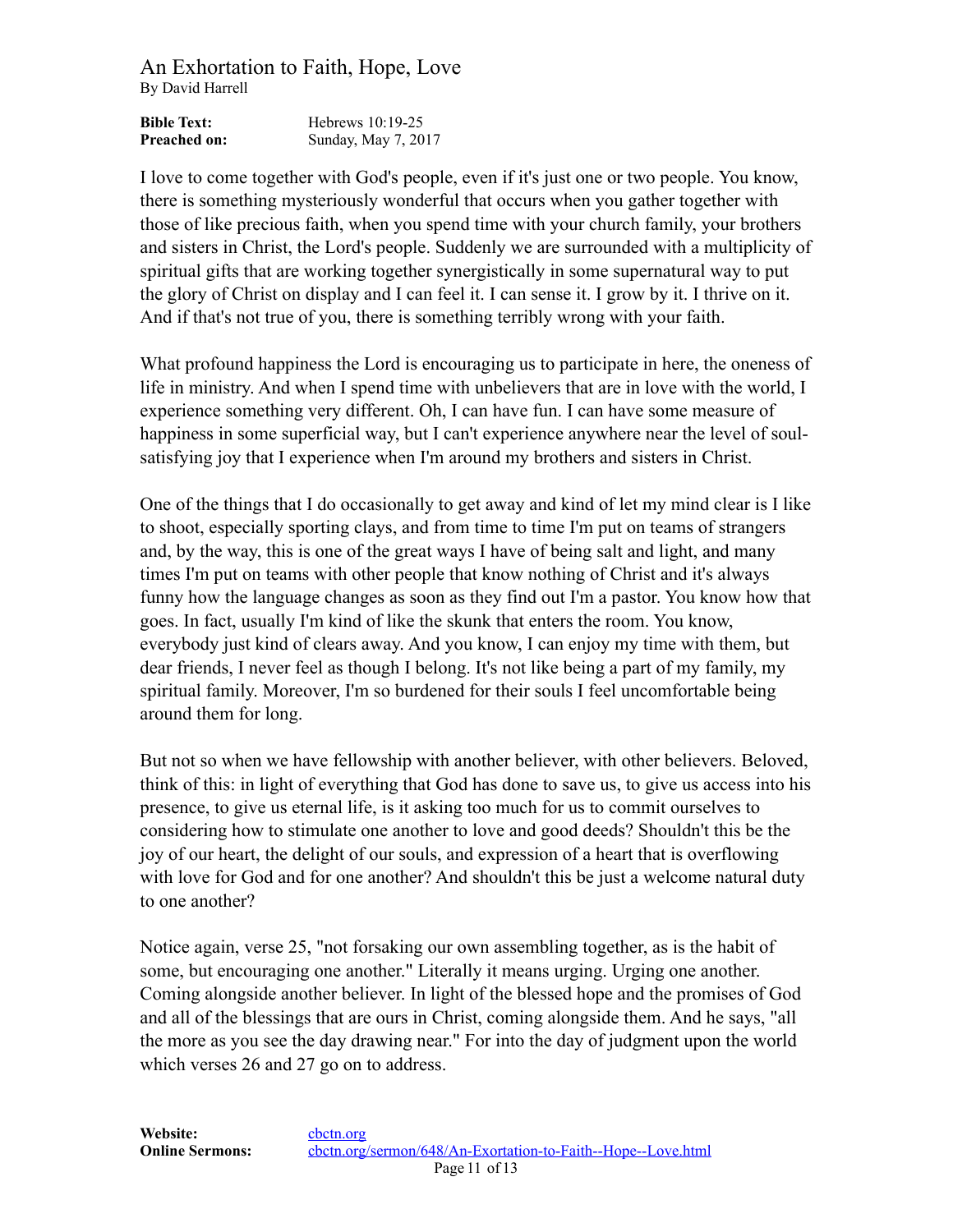| <b>Bible Text:</b>  | Hebrews $10:19-25$  |
|---------------------|---------------------|
| <b>Preached on:</b> | Sunday, May 7, 2017 |

I must tell you, as a pastor I've noticed a pattern over the years of ministry. Whenever I see people in the church very quietly and almost imperceptibly begin to disappear from fellowship, especially opportunities for intimate personal fellowship, I know that the trajectory of their spiritual life is in decline. I know that something bad is happening. I know that their heart is in silent and secret search of another lover, not of Christ, and gradually they are leaving their first love as those did in the church at Ephesus. I know that it's going to be just a matter of time that something will surface in their life that has been hidden for a long time. I know on the basis of Scripture that some men love darkness rather than light because their deeds are evil. Suddenly they don't have any time for Sunday school. Ah, they're hit and miss on Sunday, Sunday morning services. Always a thousand reasons to not want to come. And friends, I might say that those times when you think you shouldn't come are those times when you most need to be here. A thousand excuses to avoid a wifi group. "Oh no, don't have time for that." Not even able to find time to share a meal with someone that reaches out to you. You ask somebody, "Hey, do you think we could get together? Boy, I'd love to buy you a cup..." "Well, you know...." And you hear the song and dance, what I call the Nashville Two Step. And whenever I see this, dear friends, based upon my experience, and more importantly on the clear warnings of Scripture, I know that that person is wavering. They're not holding fast.

Let me paraphrase this text in light of this kind of attitude. Verse 19 I know that that kind of a person is indifferent to the amazing privilege of being able to enter into the holy place by the blood of Jesus, by a new and living way which he inaugurated for us through the veil, that is, his flesh. That's of no consequence to them. It never goes through their mind. Kind of meaningless drivel. I know, verse 21, that they have become so selfcentered that they care nothing about having a great high priest over the house of God. Boring. Verse 22, therefore they know nothing of what it means to draw near with a sincere heart and full assurance of faith, having their hearts sprinkled clean from an evil conscience and their bodies washed with pure water. Again, that's just a bunch of meaningless religious jargon. They don't understand, don't even care to understand. So verse 23, in their heart and in their life, they know nothing of what it really means to hold fast the confession of their hope without wavering. Unbelievers don't see Christ in them, they see some religious commitment to a church, perhaps, or to a philosophy but they don't see the living Christ. No, their life doesn't match the profession of their lips, in fact, they care nothing about the idea that he who promised is faithful.

So given that kind of arrogance, that kind of self-centered living, the idea of verse 24, considering how to stimulate another believer to love and good deeds is something that never shows up on their personal radar. They only think about themselves, not others, so naturally they have no desire to congregate. They have no desire to be around other believers who might make them feel uncomfortable, who might expose their hypocrisy,